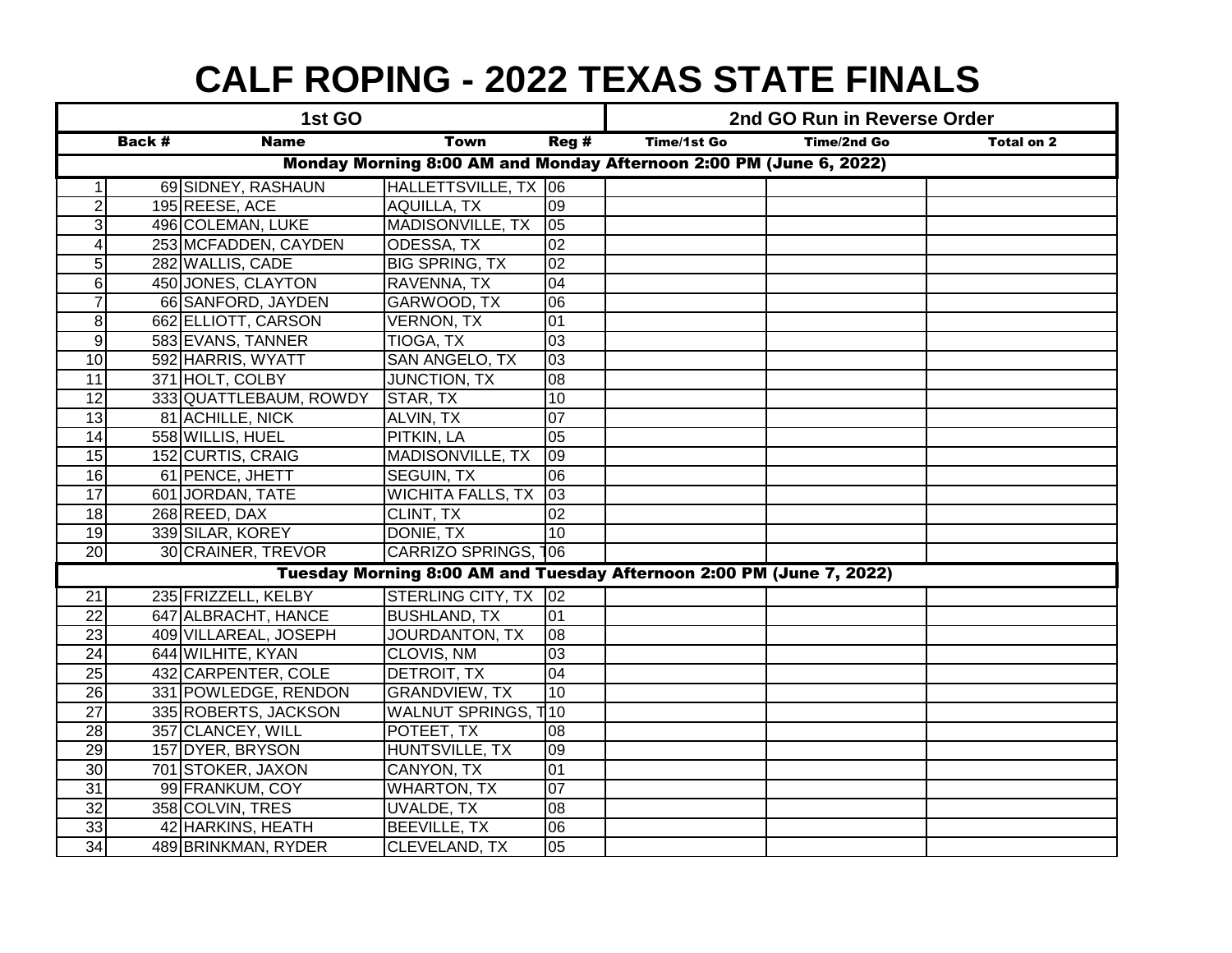## **CALF ROPING - 2022 TEXAS STATE FINALS**

| 1st GO                                                                   |                                                                      |                       |                        | 2nd GO Run in Reverse Order |             |                    |                   |  |
|--------------------------------------------------------------------------|----------------------------------------------------------------------|-----------------------|------------------------|-----------------------------|-------------|--------------------|-------------------|--|
|                                                                          | <b>Back #</b>                                                        | <b>Name</b>           | <b>Town</b>            | Reg#                        | Time/1st Go | <b>Time/2nd Go</b> | <b>Total on 2</b> |  |
|                                                                          | Tuesday Morning 8:00 AM and Tuesday Afternoon 2:00 PM (June 7, 2022) |                       |                        |                             |             |                    |                   |  |
| 35                                                                       |                                                                      | 21 BLOEMER, BRAYDEN   | STOCKDALE, TX          | 106                         |             |                    |                   |  |
| 36                                                                       |                                                                      | 626 SHELTON, JAKE     | <b>KRUM, TX</b>        | $\overline{03}$             |             |                    |                   |  |
| $\overline{37}$                                                          |                                                                      | 418 AKINS, JHETT      | <b>WHITESBORO, TX</b>  | 04                          |             |                    |                   |  |
| 38                                                                       |                                                                      | 650 BACA, TRENTON     | VEGA, TX               | 01                          |             |                    |                   |  |
| 39                                                                       |                                                                      | 64 REED, GARRETT      | <b>GAUSE, TX</b>       | 06                          |             |                    |                   |  |
| 40                                                                       |                                                                      | 439 GREEN, HOWARD     | <b>BLOOMBURG, TX</b>   | 04                          |             |                    |                   |  |
| Wednesday Morning 8:00 AM and Wednesday Afternoon 2:00 PM (June 8, 2022) |                                                                      |                       |                        |                             |             |                    |                   |  |
| 41                                                                       |                                                                      | 347 VACULIN, MASON    | <b>CAMERON, TX</b>     | 10                          |             |                    |                   |  |
| $\overline{42}$                                                          |                                                                      | 189 PLEMONS, PACE     | CHILTON, TX            | 09                          |             |                    |                   |  |
| $\overline{43}$                                                          |                                                                      | 381 MEADOR, COOPER    | ELDORADO, TX           | $\overline{80}$             |             |                    |                   |  |
| $\overline{44}$                                                          |                                                                      | 72 STEPHENS, GUS      | LOCKHART, TX           | 06                          |             |                    |                   |  |
| 45                                                                       |                                                                      | 553 STREET, MAC       | JASPER, TX             | 05                          |             |                    |                   |  |
| 46                                                                       |                                                                      | 504 GLOVER, MATTHEW   | DRY CREEK, LA          | $\overline{05}$             |             |                    |                   |  |
| 47                                                                       |                                                                      | 686 MCCREARY, BRODY   | CANYON, TX             | 01                          |             |                    |                   |  |
| $\overline{48}$                                                          |                                                                      | 667 GAILLARD, GUS     | MORSE, TX              | 01                          |             |                    |                   |  |
| 49                                                                       |                                                                      | 328 OWENS, CODY       | <b>BERTRAM, TX</b>     | 10                          |             |                    |                   |  |
| 50                                                                       |                                                                      | 334 RIDDLE, JAXON     | NEMO, TX               | 10                          |             |                    |                   |  |
| $\overline{51}$                                                          |                                                                      | 141 BROCKENBUSH, HOLT | LEXINGTON, TX          | 09                          |             |                    |                   |  |
| $\overline{52}$                                                          |                                                                      | 590 HANCOCK, DYLAN    | <b>SAN ANGELO, TX</b>  | $\overline{03}$             |             |                    |                   |  |
| $\overline{53}$                                                          |                                                                      | 71 STARNS, ZANE       | PORT LAVACA, TX        | $\overline{00}$             |             |                    |                   |  |
| $\overline{54}$                                                          |                                                                      | 546 SHOFNER, SAM      | JASPER, TX             | 05                          |             |                    |                   |  |
| 55                                                                       |                                                                      | 694 PROFFITT, BENNY   | <b>CANADIAN, TX</b>    | 01                          |             |                    |                   |  |
| 56                                                                       |                                                                      | 121 RAASCH, GUY       | SWEENY, TX             | $\overline{07}$             |             |                    |                   |  |
| $\overline{57}$                                                          |                                                                      | 250 LEWIS, SAM        | AMARILLO, TX           | 02                          |             |                    |                   |  |
| $\overline{58}$                                                          |                                                                      | 367 GARCIA, WILLIE    | <b>UVALDE, TX</b>      | 08                          |             |                    |                   |  |
| 59                                                                       |                                                                      | 320 LEATHERS, HESSTON | WACO, TX               | 10                          |             |                    |                   |  |
| 60                                                                       |                                                                      | 579 DEARING, KREECE   | CHICO, TX              | 03                          |             |                    |                   |  |
| Thursday Morning 8:00 AM and Thursday Afternoon 2:00 PM (June 9, 2022)   |                                                                      |                       |                        |                             |             |                    |                   |  |
| 61                                                                       |                                                                      | 209 TODD, CURTIS      | <b>CAMERON, TX</b>     | 09                          |             |                    |                   |  |
| 62                                                                       |                                                                      | 96 FOX, COLIN         | MANVEL, TX             | 07                          |             |                    |                   |  |
| 63                                                                       |                                                                      | 567 BERTSCH, TAYGAN   | STEPHENVILLE, TX       | $ 03\rangle$                |             |                    |                   |  |
| 64                                                                       |                                                                      | 100 GARCIA, JT        | KINGSVILLE, TX         | 07                          |             |                    |                   |  |
| 65                                                                       |                                                                      | 680 JOHNSON, TRYCE    | HAPPY, TX              | 01                          |             |                    |                   |  |
| 66                                                                       |                                                                      | 354 YORK, RANCE       | <b>GOLDTHWAITE, TX</b> | $\overline{110}$            |             |                    |                   |  |